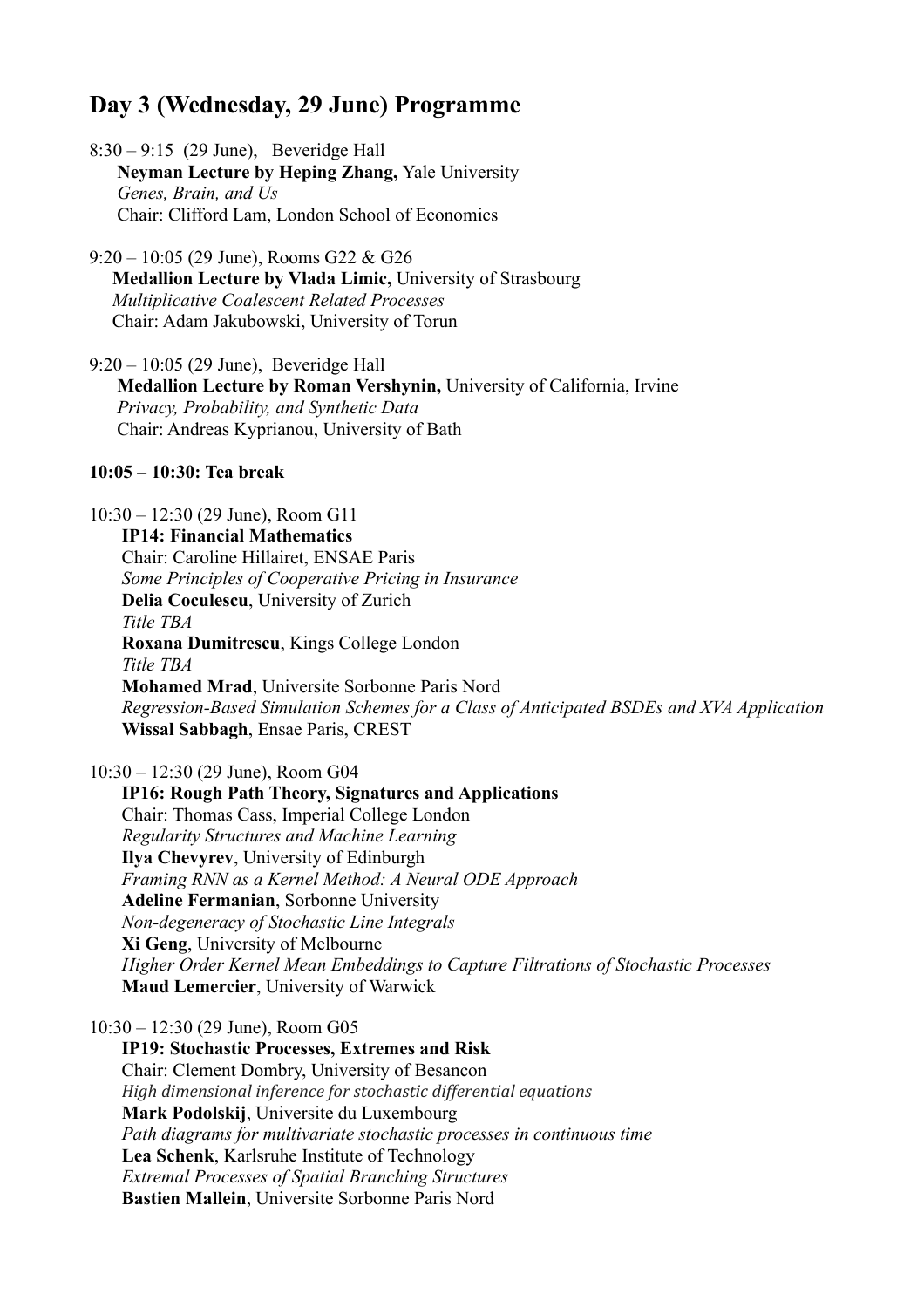*Palm Theory for Extremes of Stationary Time Series* **Hrvoje Planinic**, University of Zagreb

10:30 – 12:30 (29 June), Room G07

 **IP20: Levy Processes: Recent Advances in Theory and Applications** Chair: Aleks Mijatovic, University of Warwick  *When is the Convex Minorant of a Lévy Process Smooth?* **Jorge Gonzlez Cazares**, University of Warwick  *Creeping of Lévy Processes through Curves* **Loic Chaumont**, Universit d'Angers *How Smooth can the Convex Hull of a Lévy Path be?* **David Bang**, University of Warwick  *A Meyer-Ito Formula for Stable Processes via Fractional Calculus* **Geronimo Uribe Bravo**, Universidad Nacional Autonoma deMexico

10:30 – 12:30 (29 June), Chancellors Hall

 **IS5: Differential Privacy** Chair: Angelika Rohde, University of Freiburg  *Near Instance-Optimality in Differential Privacy* **Hilal Asi**, Stanford University *Title TBA* **Cristina Butucea**, ENSAE, Paris  *The Power of Private Likelihood-ratio Tests for Goodness-of-fit in Frequency Tables* **Stefano Favaro**, University of Torino  *Network Change-point Detection under Local Differential Privacy* **Mengchu Li**, University of Warwick

10:30 – 12:30 (29 June), Room G22

 **IS6: Bayesian Computation** Chair: Arnaud Doucet, University of Oxford  *Monotonic Alpha-divergence Minimisation for Variational Inference* **Kamélia Daudel**, University of Oxford  *Sequential Monte Carlo Algorithms for Agent-based Models of Disease Transmission* **Jeremy Heng**, ESSEC Singapore  *High-dimensional MCMC Analysis: from Diffusions to Dirichlet Forms* **Ning Ning**, University of Michigan *Accelerated Sampling on Discrete Spaces with Non-Reversible Markov Jump Processes* **Samuel Power**, Bristol University

10:30 – 12:30 (29 June), Room G26

 **IS21: Modern Approaches to Missing Data** Chair: Richard Samworth, University of Cambridge  *Optimal nonparametric testing of Missing Completely at Random, and its connections to compatibility* **Thomas B. Berrett**, University of Warwick  *Inference for Heteroskedastic PCA with Missing Data* **Yuxin Chen**, University of Pennsylvania  *Supervised Learning with Missing Values*

**Julie Josse**, Inria

 *High-dimensional Changepoint Estimation with Heterogeneous Missingness* **Tengyao Wang**, London School of Economics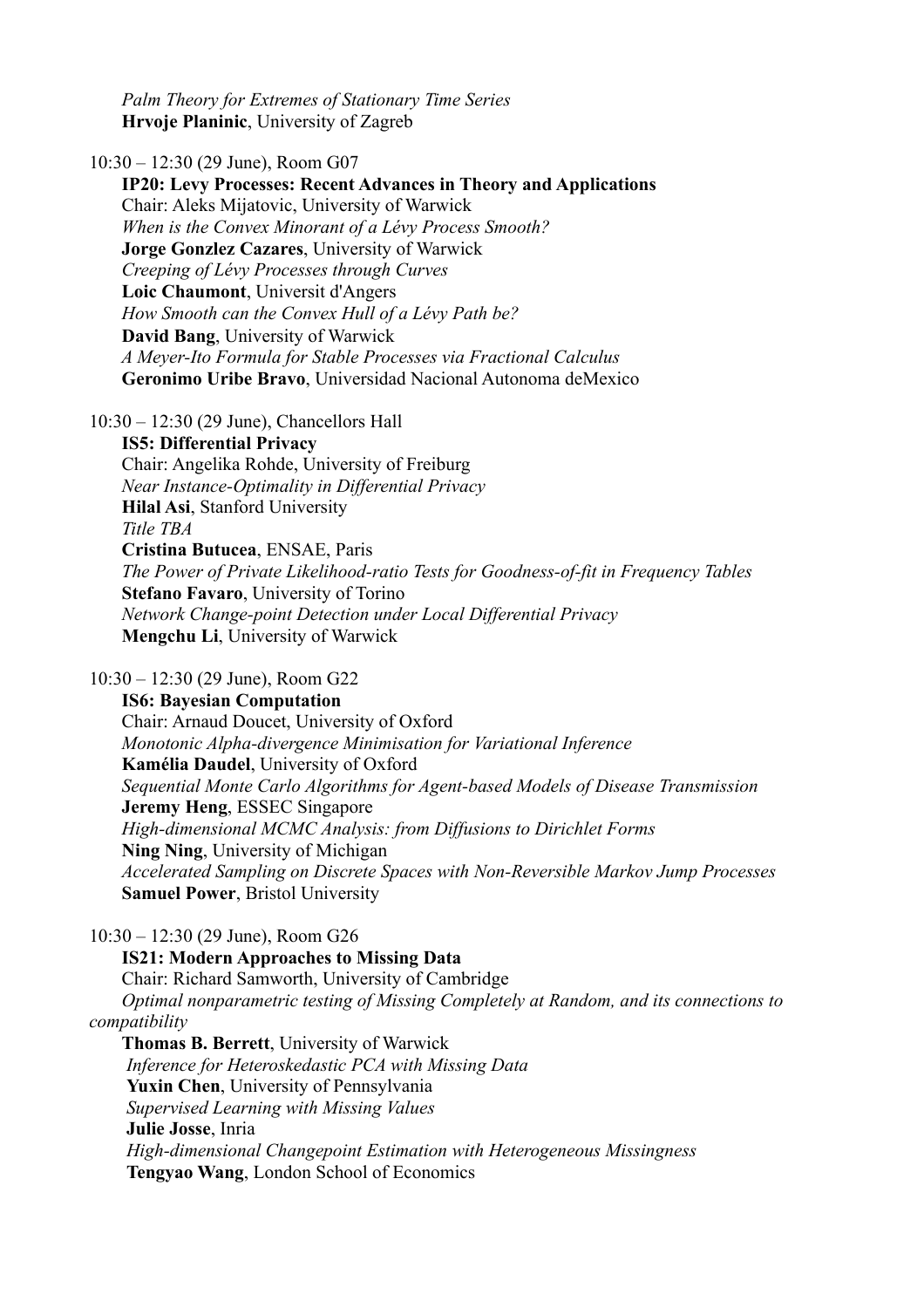#### 10:30 – 12:30 (29 June), Room G03

## **CTS5: Bayesian Inference**

Chair: Konstantinos Kalogeropoulos, London School of Economics *Stochastic Approximation techniques for Bayesian uncertainty directed trial designs* **Sandra Fortini**, University of Bocconi *Robust Estimation in the Regression Setting* **Yannick Baraud**, University of Luxembourg *Robust Estimation of a Regression Function in Exponential Families* **Juntong Chen**, University of Luxembourg *Sequential Bayesian Learning for Hidden Semi-Markov Models*  **Patrick Aschermayr**, London School of Economics *Sequential Learning and Economic Benefits from Dynamic Term Structure Models* **Konstantinos Kalogeropoulos**, London School of Economics

## 10:30 – 12:30 (29 June), Room G16

 **CTS7: Functional data – Theory and Methods** Chair: Jongmin Lee, Seoul National University *Nonparametric Estimation of Covariance and Autocovariance Operators on the Sphere* **Alessia Caponera**, EPFL, alessia.caponera@epfl.ch *Equivariant Estimation of Frechet Means*  **Andrew McCormack**, Duke University *Learning the regularity of curves in functional data analysis and applications* **Valentin Patilea**, CREST, Ensai *Robust spherical principal curves* **Jongmin Lee**, Seoul National University

# **12:30 – 13:30 (29 June): Lunch**

# 13:30 – 15:30 (29 June), Room G03

## **IP15: Insurance Mathematics**

 Chair: Mogens Steffensen, University of Copenhagen *Title TBA*

 **Corina Constantinescu**, University of Liverpool *Climate Risk Management and Insurance* **Enrico Bis**, Imperial College London *When Insurance Gets Exciting* **Roger Laeven**, Amsterdam School of Economics *Equilibrium Investment with Random Risk Aversion* **Mogens Steensen**, University of Copenhagen

## 13:30 – 15:30 (29 June), Room G04

 **IP17: Stochastic Models in Fluid Dynamics** Chair: Oana Lang, Imperial College London *High order numerical schemes in time for stochastic models in ocean dynamics* **Camilla Fiorini**, Conservatoire National des Arts et Metiers, M2N Laboratory, Paris  *LDP and CLT for scaling limit of SPDEs with transport noise* **Lucio Galeati**, University of Bonn  *Numerical Data Assimilation for Stochastic Advection by Lie Transport Models*  **Wei Pan**, Imperial College London  *On Maximal Solutions for a Stochastic Shallow Water Model*  **Oana Lang**, Imperial College London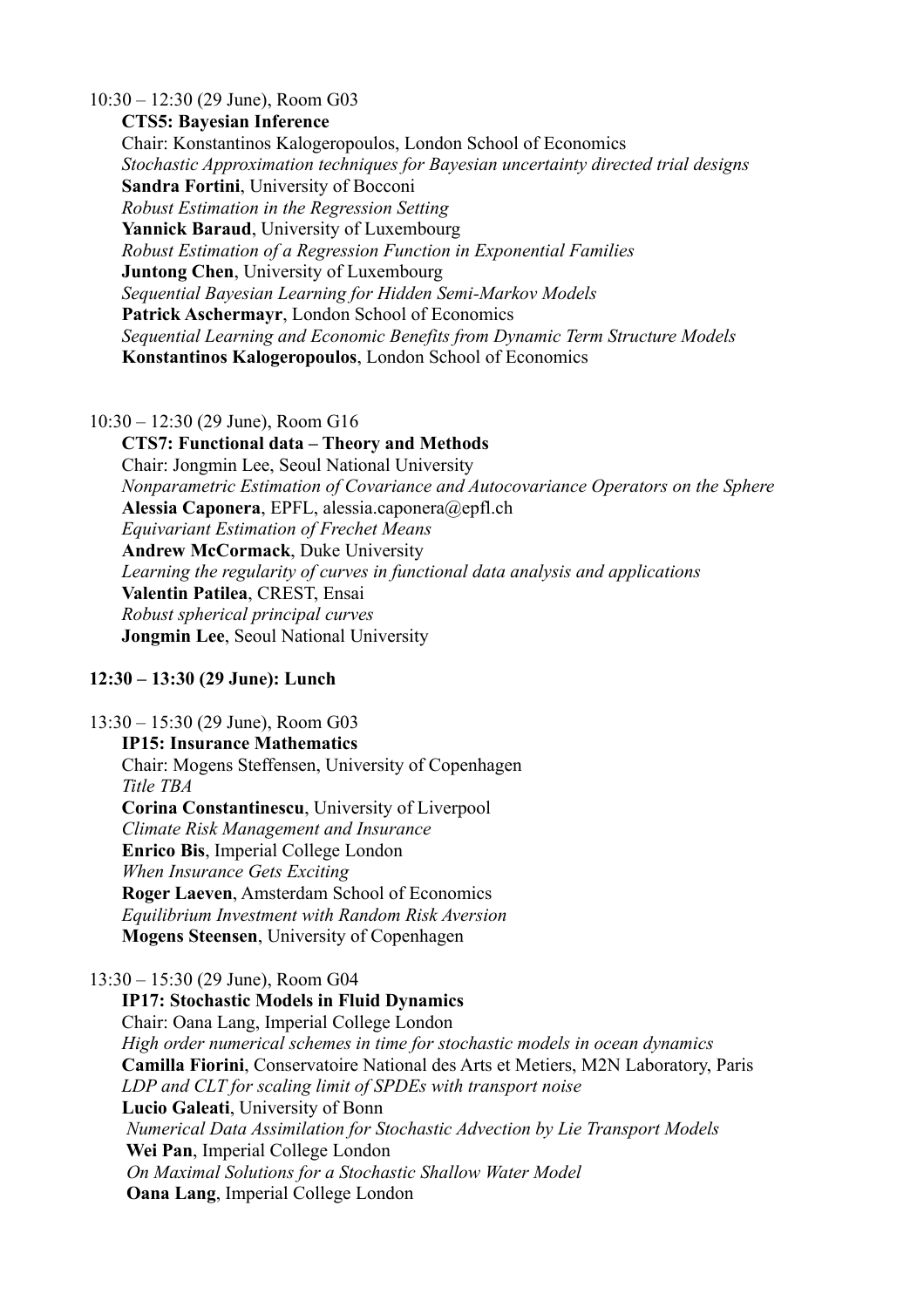13:30 – 15:30 (29 June), Room G05

 **IP18: Stochastics Interacting Systems** Chair: Daniel Valesin, University of Warwick  *Slow Mixing and Cut-off in Spin Plaquette Models* **Paul Chleboun**, University of Warwick *Contact process on the random hyperbolic graph* **Bruno Schapira**, Aix-Marseille Universite *Algebraic approach to stochastic duality for Markov processes* **Chiara Franceschini**, Modena University  *Dynamical noise sensitivity for the voter model* **Rangel Baldasso**, Leiden University

13:30 – 15:30 (29 June), Room G16

 **IP21: Regularization by Noise** Chair: Oleg Butkovsky, Weierstrass Institute Berlin  *Regularisation of rough and almost critical SDEs* **Mate Gerencser**, TU Wien  *Three applications of stochastic sewing to regularization by noise* **Nicolas Perkowski**, Free University Berlin  *Uniqueness for nonlinear Fokker-Planck equations and for McKean-Vlasov SDEs: the degenerate case*

 **Michael Rockner**, University of Bielefeld  *Non-explosion by Stratonovich noise for ODEs* **Mario Maurelli**, Università degli Studi di Milano

## 13:30 – 15:30 (29 June), Room G22

 **IS16: New Developments in High-Dimensional Learning and Nonparametric Inference** Organizer: Jinchi Lv, University of Southern California Chair: Yingying Fan, University of Southern California *Optimal rates for Robust Deep Learning* **Jianqing Fan**, Princeton University  *Optimal Subgroup Selection* **Richard Samworth**, University of Cambridge  *Rank-constrained least-squares: Prediction and inference* **Ziwei Zhu**, University of Michigan  *Asymptotic Properties of High-Dimensional Random Forests* **Yingying Fan**, University of Southern California

## 13:30 – 15:30 (29 June), Room G07

 **IS18: Quantum Computing and Statistics** Chair: Yazhen Wang, University of Wisconsin-Madison *Bell's theorem as a no-go result in classical distributed Monte-Carlo simulation* **Richard Gill**, Leiden University  *Statistical Aspects of the Quantum Supremacy Demonstration* **Yosef Rinott**, Hebrew University of Jerusalem *Quantum algorithms for nonconvex optimization: Escaping from saddle points and beyond* **Tongyang Li**, Peking University *Quantum Annealing via Path-Integral Monte Carlo with Data Augmentation* **Jianchang Hu** and Yazhen Wang, University of Wisconsin-Madison

13:30 – 15:30 (29 June), Room G26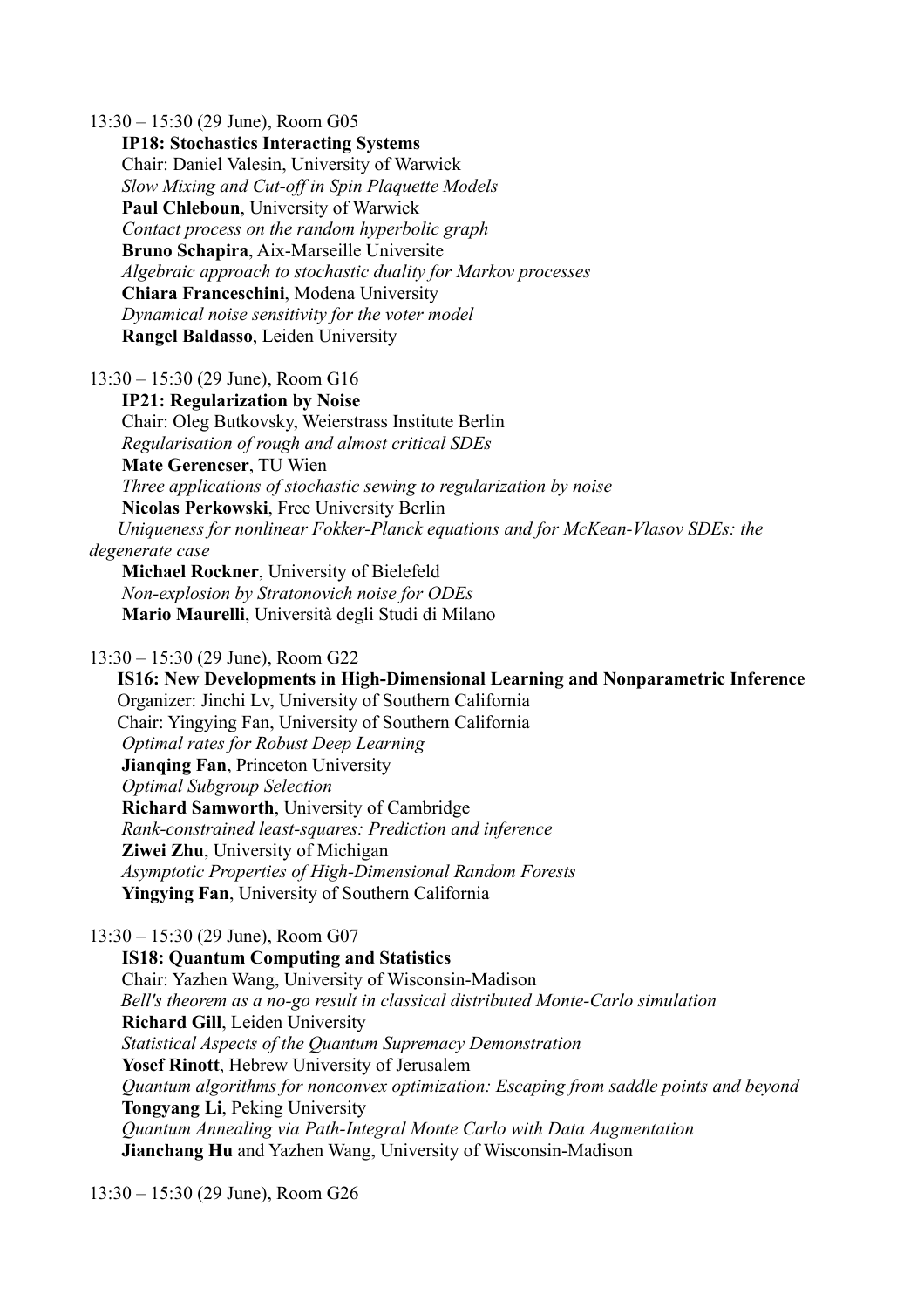#### **IS20: Inference Methods for Adaptively Collected Data**

 Organizer: Kelly Zhang, Harvard University Chair: Susan Murphy, Harvard University *Treatment Allocation with Strategic Agents* **Evan Munro**, Stanford University  *Post-Contextual-Bandit Inference* **Nathan Kallus**, Cornell University  *Near-optimal Inference in Adaptive Linear Regression* **Koulik Khamaru**, University of California, Berkeley  *Statistical Inference After Adaptive Sampling in Non-Markovian Environments* **Kelly Zhang**, Harvard University

## 13:30 – 15:30 (29 June), Room G11

 **IS30: Prediction and Sampling with Deep Neural Networks** Chair: Jian Huang, University of Iowa  *Probabilistic Forecasting with Conditional Generative Networks via Scoring Rule Minimisation* **Ritabrata Dutta,** University of Warwick  *Inference and Learning in Infinite Dimensions: Insights from Optimal Transport* **Tengyuan Liang**, University of Chicago  *Bayesian Learning via Neural Schrödinger-Föllmer Flows* **Francisco Vargas,** Cambridge University  *Causal Probabilistic Spatio-temporal Fusion Transformers in Two-sided Ride-Hailing Markets* **Hongtu Zhu**, University of North Carolina Chapel Hill

#### **15:30 – 16:00 (29 June): Tea break**

16:00 – 17:40 (29 June), Room G03 **CTS8: Risk, Insurance and Finance** Chair: Alejandra Quintos, Columbia University *Aggregated Markov Chain Models in Life Insurance: Properties and Valuation* **Jamaal Ahmad**, University of Copenhagen *Multi-asset optimal execution and statistical arbitrage strategies under Ornstein-Uhlenbeck dynamics*  **Fayçal Drissi**, Université Paris 1 *Optimal make-take fees in a shared order book*

 **Philippe Bergault**, Ecole Polytechnique *Dependent Stopping Times and an Application to Credit Risk Theory* **Alejandra Quintos**, Columbia University

16:00 – 17:40 (29 June), Room G04

 **CTS9: Stochastic Analysis** Chair: Andreas Sojmark, London School of Economics, a.sojmark@lse.ac.uk *Level densities for general β-ensembles: An operator-valued free probability perspective* **Andrej Srakar**, IER and University of Ljubljana *Asymptotic properties of measure-valued Pólya urn processes* **Hristo Sariev**, Bulgarian Academy of Sciences *Robuts super-replication with transaction costs for continuous processes* **Huy Chau**, University of Manchester *Covering systems of congruences* **Robert Hough**, Stony Brook University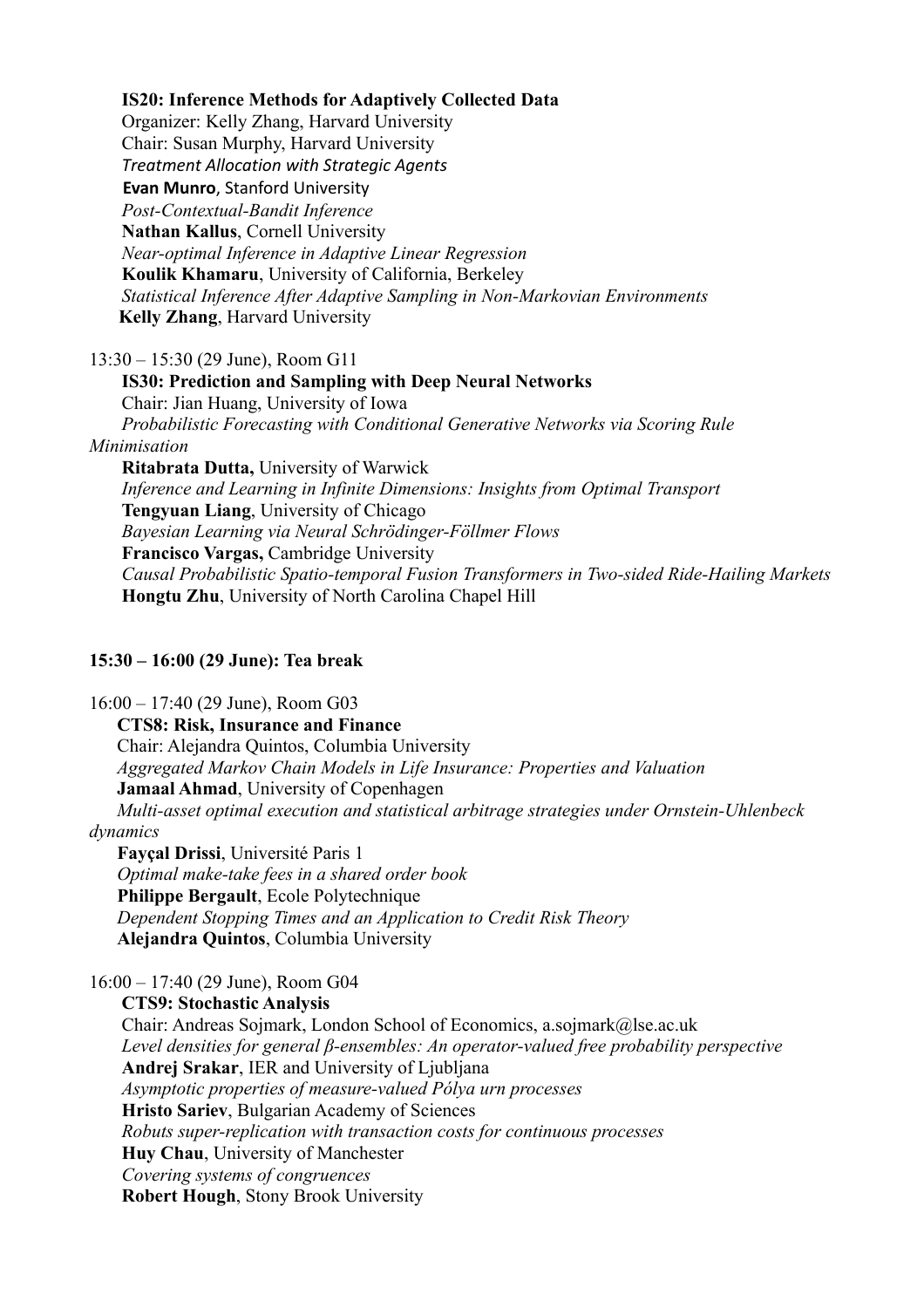*Continuous time random walks and convergence of their stochastic integrals*  **Andreas Sojmark**, London School of Economics

16:00 – 17:40 (29 June), Room G05

 **CTS10: Time Series** Chair: Filippo Pellegrino, London School of Economics *Time Series Analysis for Interval-Valued Data* **Lynne Billard**, University of Georgia *Modelling and Inference for Discrete Time-series using Bayesian Context Trees* **Ioannis Papageorgiou**, University of Cambridge *Semi-supervised clustering of time-dependent categorical sequences under positive constraints* **Igor Melnykov**, University of Minnesota Duluth *Factor-augmented tree ensembles* **Filippo Pellegrino**, London School of Economics

16:00 – 17:40 (29 June), Room G07

 **CTS11: State Space Models** Chair: Thomas Hotz, TU Ilmenau *Robust estimation in finite state space hidden Markov models*  **Alexandre Lecestre**, University of Luxembourg *On the Observability of State Space Models with Gaussian Errors and unknown Variance* **Ariane Hanebeck**, Technische Universität München, ariane.hanebeck@tum.de *A lagged particle filter for stable filtering of certain high-dimensional state-space*

*models*

 **Hamza Ruzayqat**, King Abdullah University of Science and Technology *State space models as a flexible framework for monitoring epidemics*  **Thomas Hotz**, TU Ilmenau

16:00 – 17:40 (29 June), Room G11

 **CTS12: Random Graph and Networks** Chair: Giorgos Minas, University of St Andrews *Fluctuations of subgraph counts in graphon based random graphs* **Anirban Chatterjee**, University of Pennsylvania  *Community Detection with Contextual Multilayer Networks* **Sagnik Nandy**, University of Pennsylvania *Subsampling Based Community Detection for Large Networks* **Sayan Chakrabarty**, University of Illinois at Urbana Champaign *Population-level Balance in Signed Networks* **Weijing Tang**, University of Michigan *Stochastic simulation, analysis and inference for reaction networks* **Giorgos Minas**, University of St Andrews,

16:00 – 17:40 (29 June), Room G16

**CTS13: Causal Inference**

Chair: Nils Sturma, Technical University of Munich *Causal survival analysis from theory to practice* **Imke Mayer**, Charité – Universitätsmedizin Berlin *A Semiparametric Method for Evaluating Causal Effects in the Presence of Error-Prone Covariates* **Jianxuan Liu**, Syracuse University

*Causal Regularization: On the trade-off between in-sample and out-of-sample risk guarantees*